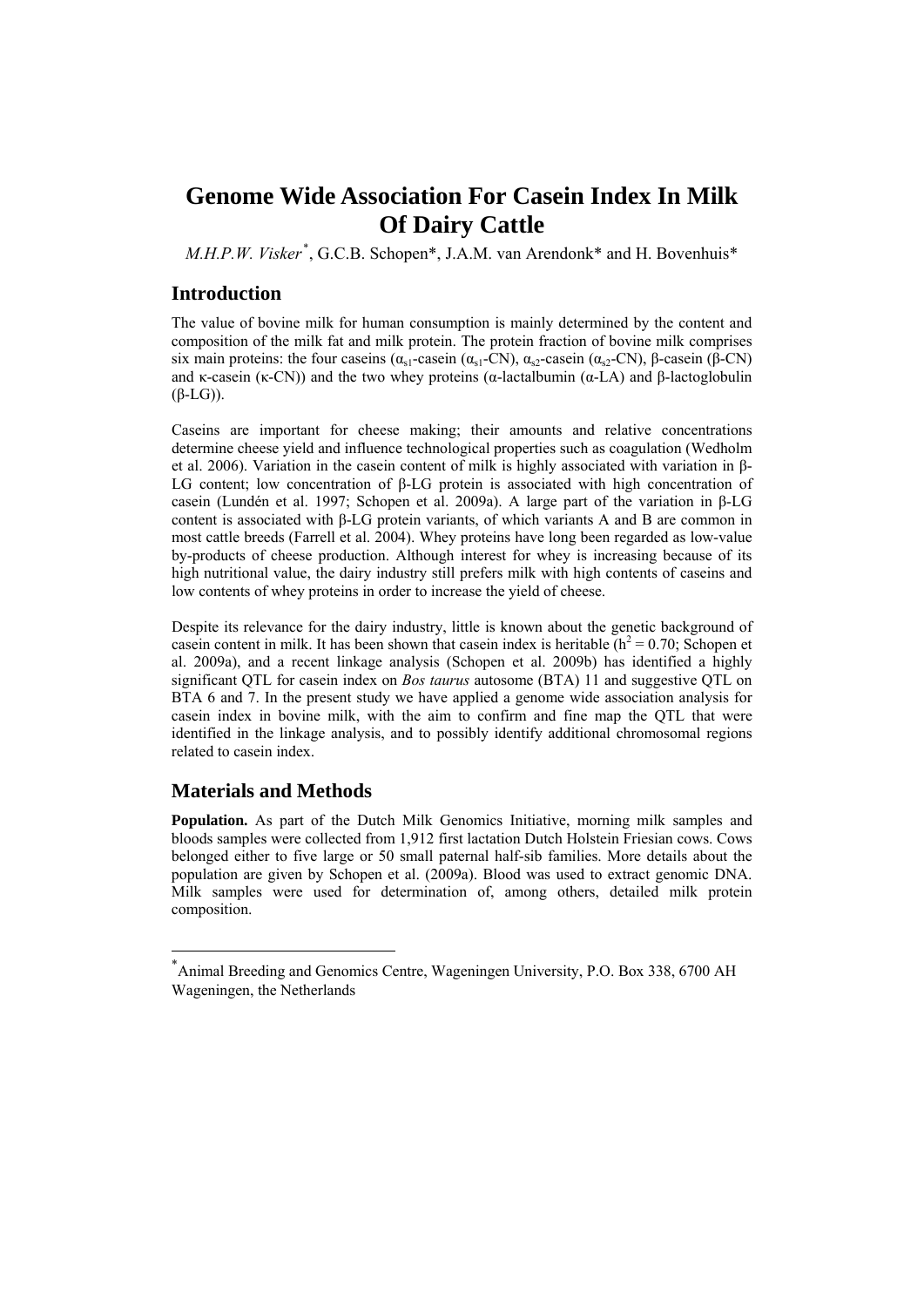**Genotypes.** A 50K SNP chip was designed by CRV (Arnhem, the Netherlands) and obtained from Illumina (San Diego, CA, USA), and used to genotype all animals with the Infinium assay (Illumina). This approach resulted in 50,856 technically successful SNPs, which were mapped using the bovine genome assembly (BTAU4.0; Liu et al. 2009). The 589 SNPs that mapped to chromosome X, the 231 monomorphic SNPs, and the 393 SNPs with a genotyping rate < 80% were not included in the association analysis. Genotypes of the remaining 49,643 SNPs were available for 1,868 animals.

**Phenotypes.** Detailed milk protein composition was determined by capillary zone electrophoresis (CZE) as described by Heck et al. (2008). Relative concentrations of the four caseins:  $\alpha_{s1}$ -CN,  $\alpha_{s2}$ -CN, β-CN and κ-CN, and two whey proteins: α-LA and β-LG were expressed as percentage of total protein weight (w/w). Casein index was calculated as: casein index = (Σcasein / (Σcasein + Σwhey)) x 100, with Σcasein defined as the sum of relative concentrations of  $α_{s1}$ -CN,  $α_{s2}$ -CN, β-CN and κ-CN, and Σwhey defined as the sum of relative concentrations of α-LA and β-LG (Schopen et al. 2009a).

Not all phenotyped animals had also genotypes, and not all genotyped animals had also phenotypes. As a result, the dataset used in the association analysis consisted of 1,713 animals with both genotypes and phenotypes.

**Association analysis.** Genome wide association was analyzed in two steps. In the first step, a single SNP analysis was performed using the SNPassoc package (González et al. 2007) in R with the linear model:

$$
y^*_{ij} = sire_i + SNP_j + e_{ij}
$$
 (1),

where  $y^*$  was the phenotype adjusted for the systematic environmental effects: days in lactation, age at first calving, calving season and herd; sire was the fixed effect of sire; SNP was the fixed effect of SNP genotype; and e was the random residual  $(e_{ij} \sim N(0, \sigma_e^2))$ . The systematic environmental effects that were used to adjust the phenotypes were estimated using an animal model in ASReml (Gilmour et al. 2002) for all 1,912 cows with phenotypes, as described by Schopen et al. (2009a). The sire effect was included in the model to account for family effects.

The genomewise false discovery rate (FDR) was obtained using the qvalue package (Storey and Tibshirani 2003) in R, which used the *P* values obtained from the linear model for all 49,643 SNPs. Associations with a FDR < 0.01 were considered significant.

In the second step of the genome wide association analysis, all regions containing SNPs that were significantly associated with casein index were further analyzed using ASReml (Gilmour et al. 2002), to account for all genetic relationships among animals, with the animal model:

$$
y_{ijklmno} = \mu + b_1 *lactst_i + b_2 *e^{-0.05 *lactst_i} + b_3 *ca_j + b_4 *ca_j^2
$$
\n(2),

$$
+ season_k+score_l+SNP_m+herd_n+animal_o+e_{ijklmno}
$$

where y was the (unadjusted) phenotype,  $\mu$  was the overall mean, lactst was the covariate describing the effect of days in lactation, ca was the covariate describing the effect of age at first calving, season was the fixed effect of the class of calving season (June – August 2004,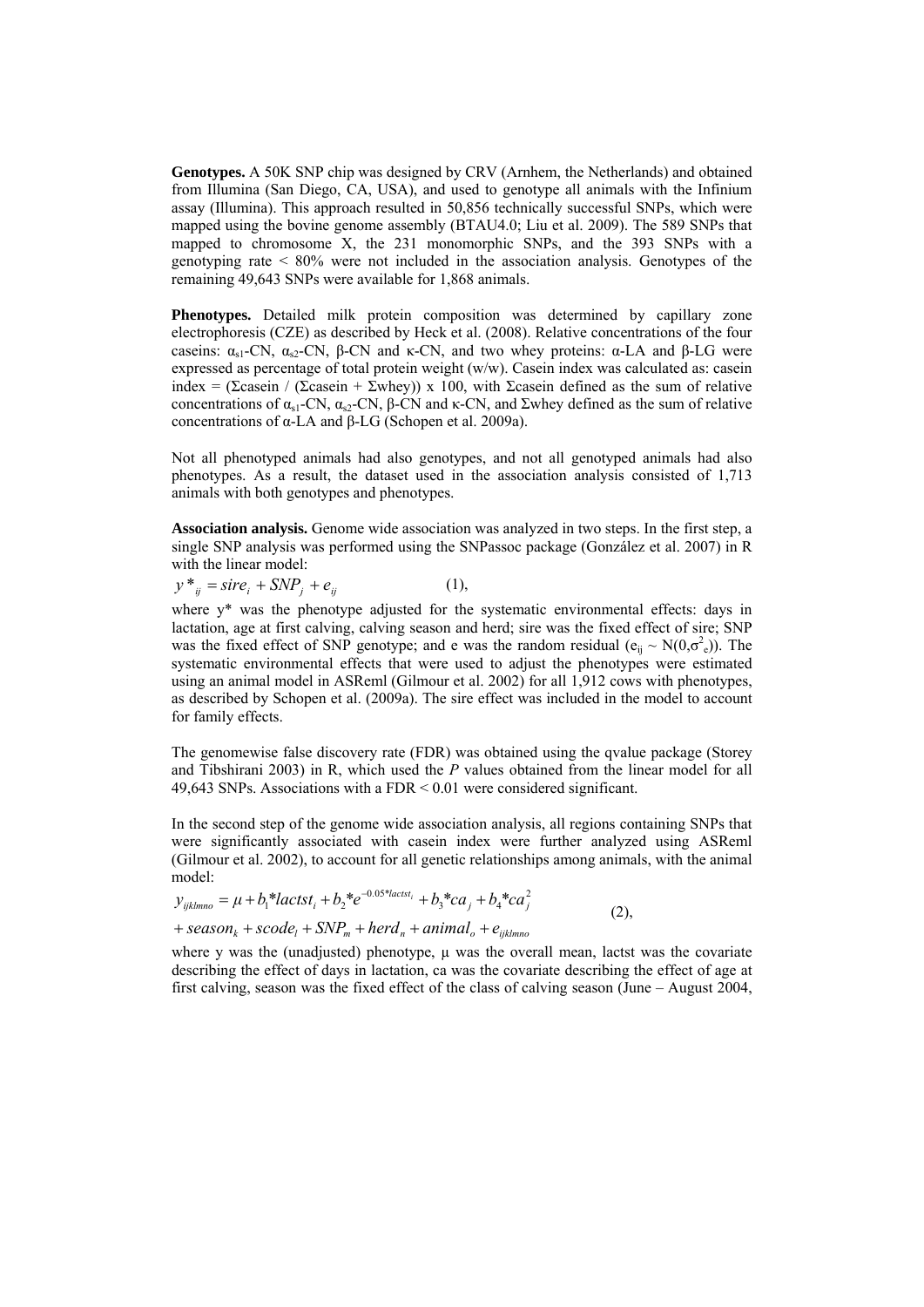September – November 2004, or December 2004 – February 2005), scode was the fixed effect accounting for differences in genetic level between groups of proven bull daughters and young bull daughters, SNP was the fixed effect of SNP genotype, herd was the random effect of herd, animal was the random additive genetic effect of animal, and e was the random residual. The variance-covariance structure of additive genetic effects was Var(animal) =  $A\sigma^2 a$ , where A was the matrix of additive genetic relationships between animals and  $\sigma^2$  was the additive genetic variance.

## **Results and discussion**

Association analysis for casein index in bovine milk was performed using genotypes of 49,643 SNPs for 1,713 animals. Significant associations (FDR < 0.01) were detected on BTA 2, 6, 11, and 20 (Figure 1) when using model (1). Associations remained significant on BTA 6 and 11 when accounting for all genetic relationships among animals using model (2).

On BTA 6 the SNP most significantly associated with casein index was positioned at 88.5 Mbp and explained 2.8 % of the genetic variance. On BTA 11 the SNP most significantly associated with casein index  $(-\log 10(P \text{ value}) = 134.37)$  was positioned at 107.2 Mbp and explained 60.6 % of the genetic variance.



**Figure 1: The –log10(P values) for the association of 49,643 SNPs with casein index in bovine milk, on all 29 Bos taurus autosomes. The horizontal grey line corresponds with**  the threshold level of  $FDR = 0.01$ . All  $-log10(P \text{ values}) > 20$  are not shown.